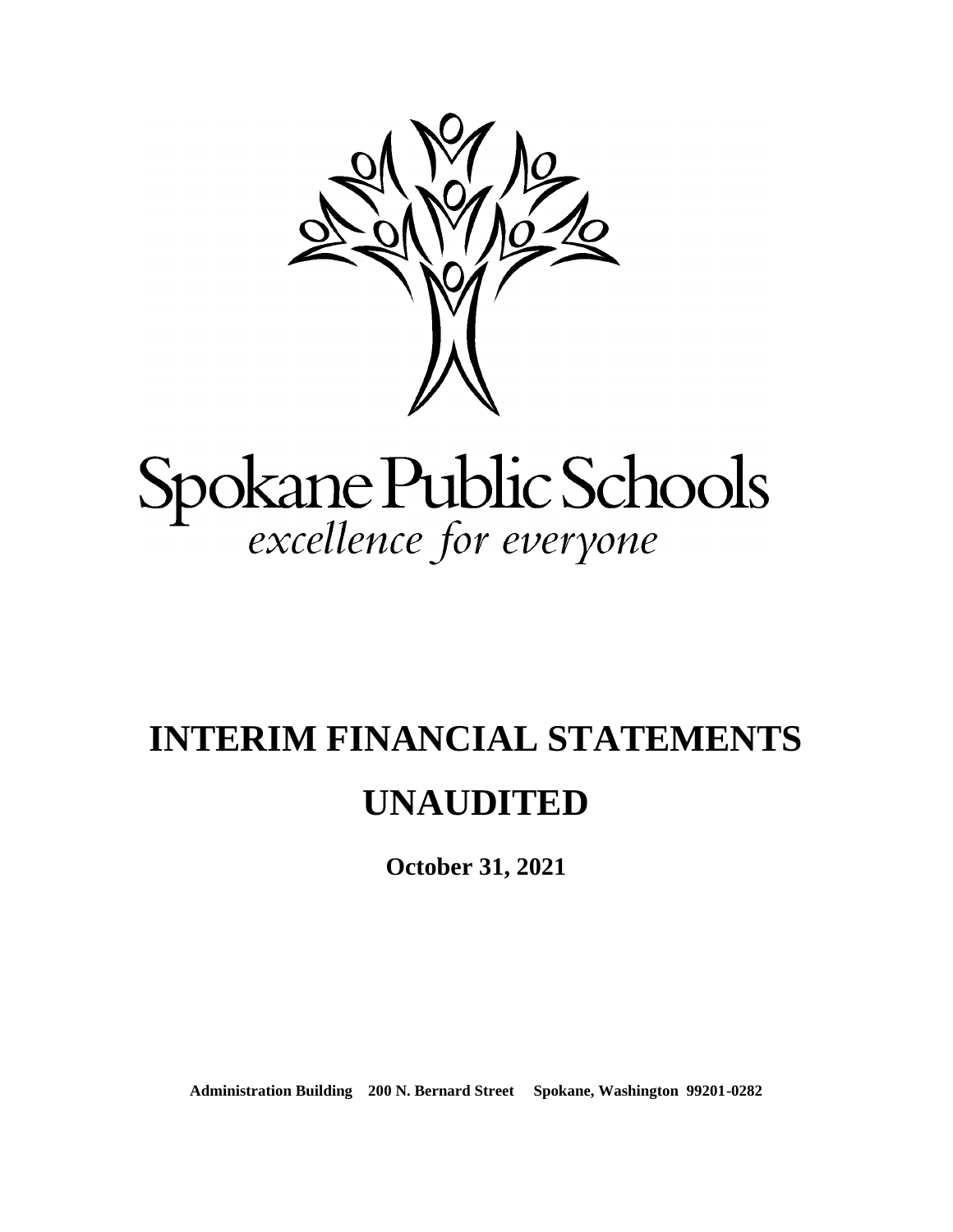# Spokane Public Schools Comparative Financial Statements As of October 31, 2020 and 2021

|                                      |                      | 2021-2022            |                                     |
|--------------------------------------|----------------------|----------------------|-------------------------------------|
|                                      | <b>BUDGET</b>        | YTD<br><b>ACTUAL</b> | <b>PERCENT</b><br><b>ACT TO BUD</b> |
| <b>General Fund</b>                  |                      |                      |                                     |
| Revenues & Other Sources             | \$<br>526,334,327 \$ | 81,239,767           | 15.44%                              |
| <b>Expenditures &amp; Other Uses</b> | 533,888,239          | 83,160,993           | 15.58%                              |
| <b>Capital Projects Fund</b>         |                      |                      |                                     |
| Revenues & Other Sources             | 28,772,000           | (20, 291, 402)       | (70.52%)                            |
| <b>Expenditures &amp; Other Uses</b> | 157,079,000          | 4,183,093            | 2.66%                               |
| <b>Debt Service Fund</b>             |                      |                      |                                     |
| Revenues & Other Sources             | 65,809,000           | 22,843,759           | 34.71%                              |
| <b>Expenditures &amp; Other Uses</b> | 69,000,000           | 3.196                | $0.00\%$                            |
| <b>Associated Student Body Fund</b>  |                      |                      |                                     |
| Revenues & Other Sources             | 2,498,000            | 330,448              | 13.23%                              |
| <b>Expenditures &amp; Other Uses</b> | 2,583,000            | 170,753              | 6.61%                               |

|                                      |                      | 2020-2021     |                   |
|--------------------------------------|----------------------|---------------|-------------------|
|                                      |                      | YTD           | <b>PERCENT</b>    |
|                                      | <b>BUDGET</b>        | <b>ACTUAL</b> | <b>ACT TO BUD</b> |
| <b>General Fund</b>                  |                      |               |                   |
| Revenues & Other Sources             | \$<br>470,437,168 \$ | 79,863,305    | 16.98%            |
| <b>Expenditures &amp; Other Uses</b> | 482, 137, 168        | 72,243,456    | 14.98%            |
| <b>Capital Projects Fund</b>         |                      |               |                   |
| Revenues & Other Sources             | 162,782,000          | 288,660       | 0.18%             |
| <b>Expenditures &amp; Other Uses</b> | 195,002,000          | 8,840,624     | 4.53%             |
| <b>Debt Service Fund</b>             |                      |               |                   |
| Revenues & Other Sources             | 57,826,000           | 18, 137, 129  | 31.37%            |
| <b>Expenditures &amp; Other Uses</b> | 59,002,000           | 3,600         | 0.01%             |
| <b>Associated Student Body Fund</b>  |                      |               |                   |
| Revenues & Other Sources             | 2,702,000            | 63,544        | 2.35%             |
| <b>Expenditures &amp; Other Uses</b> | 2,596,000            | 44,550        | 1.72%             |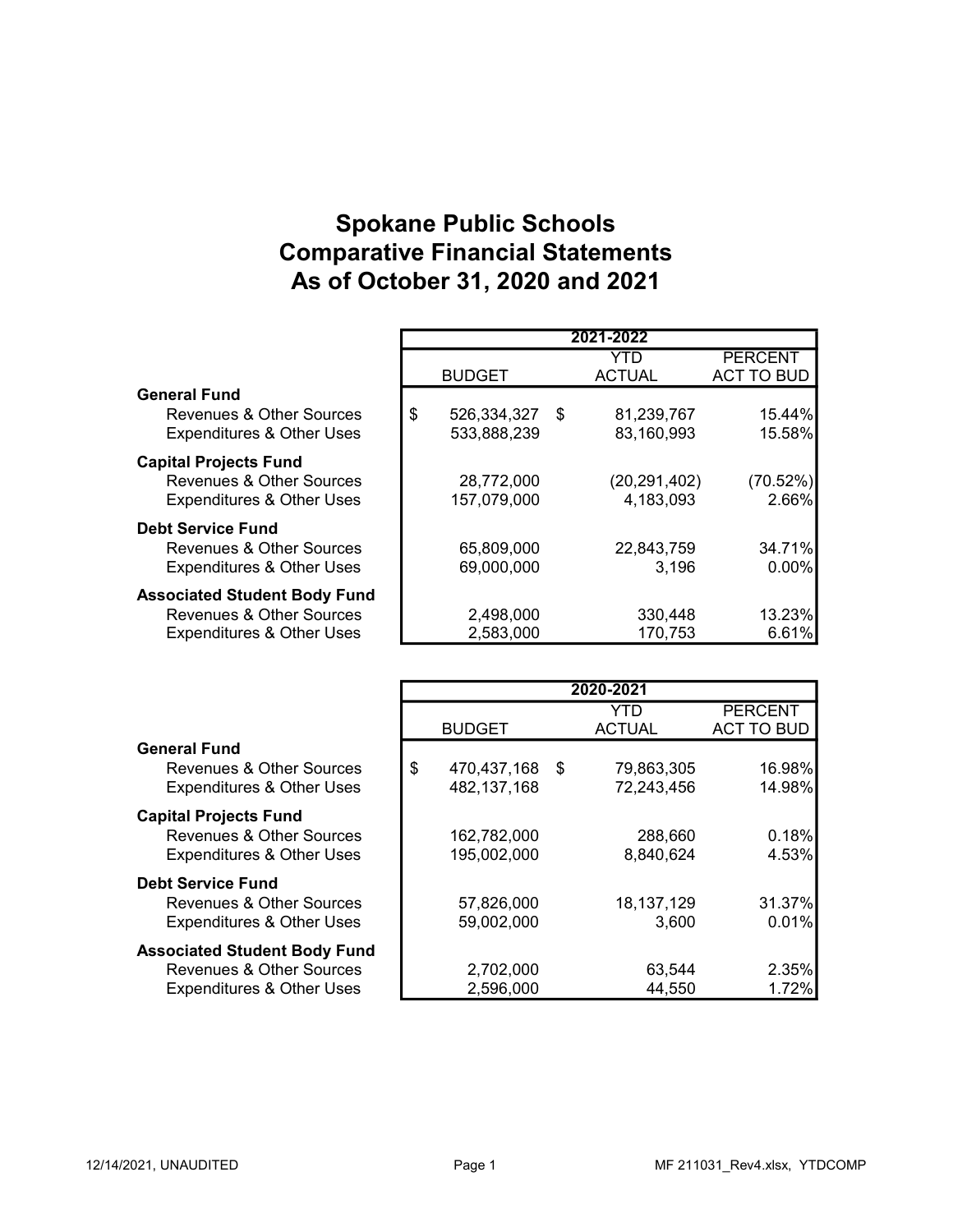#### Spokane Public Schools Balance Sheet October 31, 2021

|                                                     |                      | Capital                          |                                  | ASB&                  | Total             |
|-----------------------------------------------------|----------------------|----------------------------------|----------------------------------|-----------------------|-------------------|
|                                                     | General              | Projects                         | Debt Service                     | Trust                 | All               |
|                                                     | Fund                 | Fund                             | Fund                             | Funds                 | Funds             |
| <b>Assets</b>                                       |                      |                                  |                                  |                       |                   |
| Imprest Fund                                        | 149,947.20 \$<br>\$. |                                  | \$                               | \$                    | 149,947.20<br>\$  |
| <b>Warrants Outstanding</b>                         | (35,939,160.66)      | (1,751,252.23)                   |                                  | (33,987,19)           | (37, 724, 400.08) |
| Cash with Fiscal Agent                              | 50,000.00            |                                  |                                  |                       | 50,000.00         |
| <b>Taxes Receivable</b>                             | 3,538,619.11         |                                  | 7,155,129.50                     | $\overline{a}$        | 10,693,748.61     |
| <b>Accounts Receivable</b>                          | (184, 598.58)        | 5,064.57                         |                                  | 445.00                | (179,089.01)      |
| Due from Other Funds                                | 181,931.20           | 3,793,847.47                     |                                  |                       | 3,975,778.67      |
| Inventory - Supplies and Materials                  | 1,323,573.99         |                                  |                                  |                       | 1,323,573.99      |
| Inventory - Lunchrooms                              | 131,153.99           |                                  |                                  |                       | 131,153.99        |
| Inventory - USDA Commodities                        | 283,032.50           |                                  |                                  |                       | 283,032.50        |
| <b>Prepaid Expenditures</b>                         | 3,650,678.55         |                                  |                                  |                       | 3,650,678.55      |
| Investments                                         | 88,636,274.86        | 178,791,118.33                   | 56,652,942.01                    | 2,287,189.88          | 326,367,525.08    |
| <b>Total Assets</b>                                 | 61,821,452.16        | \$180,838,778.14 \$63,808,071.51 |                                  | \$2,253,647.69        | \$308,721,949.50  |
|                                                     |                      |                                  |                                  |                       |                   |
| <b>Liabilities</b>                                  |                      |                                  |                                  |                       |                   |
| <b>Accounts Payable</b>                             | \$<br>421,647.60     | -\$<br>3,615,311.64 \$           |                                  | \$<br>$(5,030.17)$ \$ | 4,031,929.07      |
| <b>Accrued Salaries and Adjustments</b>             |                      |                                  |                                  |                       |                   |
| Payroll Deductions and Taxes Payable                | 5,440,299.86         | 9,300.00                         |                                  |                       | 5,449,599.86      |
| Due to Other Funds                                  | 3,775,339.39         | 139,457.15                       |                                  | 60,982.13             | 3,975,778.67      |
| Deferred Revenues - Grants                          |                      |                                  |                                  |                       |                   |
| Deferred Revenues - Property Taxes                  | 2,599,448.70         |                                  | 5,548,431.00                     |                       | 8,147,879.70      |
| <b>Total Liabilities</b>                            | 12,236,735.55        | 3,764,068.79                     | 5,548,431.00                     | 55,951.96             | 21,605,187.30     |
| <b>Fund Balance and Reserves</b>                    |                      |                                  |                                  |                       |                   |
| Non-spendable Inventory and Prepaids                | 6,361,034.82         |                                  |                                  |                       | 6,361,034.82      |
| Non-Spendable Trust Principal                       |                      |                                  |                                  | 75,000.00             | 75,000.00         |
| <b>Restricted for Fund Purpose</b>                  |                      | 16,668,984.98                    |                                  | 1,959,396.77          | 18,628,381.75     |
| Restricted for Debt Service                         | 6,400,000.00         | 144,000.00                       | 35,419,076.75                    | Ĭ.                    | 41,963,076.75     |
| <b>Restricted for Skills Center</b>                 | 1,827,737.00         |                                  |                                  |                       | 1,827,737.00      |
| Restricted for Self-insurance                       | 1,863,600.00         |                                  |                                  |                       | 1,863,600.00      |
| <b>Restricted for Bond Proceeds</b>                 |                      | 132,824,482.29                   |                                  |                       | 132,824,482.29    |
| <b>Restricted for State Match</b>                   |                      | 51,911,736.79                    |                                  |                       | 51,911,736.79     |
| Assigned to Other Items                             | 7,680,813.92         |                                  |                                  |                       | 7,680,813.92      |
| Unassigned Fund Balance                             | 4,837,461.70         |                                  |                                  |                       | 4,837,461.70      |
| Assigned Minimum Fund Balance                       | 22,535,295.37        |                                  |                                  |                       | 22,535,295.37     |
| <b>Total Beginning Fund Balance</b>                 | 51,505,942.81        | 201,549,204.06                   | 35,419,076.75                    | 2,034,396.77          | 290,508,620.39    |
|                                                     |                      |                                  |                                  |                       |                   |
| Revenues                                            | 81,239,767.28        | (20, 291, 401.60)                | 22,843,759.38                    | 342,411.05            | 84, 134, 536. 11  |
| Expenditures                                        | 83,160,993.48        | 4,183,093.11                     | 3,195.62                         | 179,112.09            | 87,526,394.30     |
| <b>Revenues Over/(Under) Expenditures</b>           | (1,921,226.20)       | (24, 474, 494.71)                | 22,840,563.76                    | 163,298.96            | (3,391,858.19)    |
| <b>Total Fund Balance</b>                           | 49,584,716.61        | 177,074,709.35                   | 58,259,640.51                    | 2,197,695.73          | 287,116,762.20    |
| <b>Total Liabilities &amp; Interim Fund Balance</b> | 61,821,452.16<br>\$  |                                  | \$180,838,778.14 \$63,808,071.51 | \$2,253,647.69        | \$308,721,949.50  |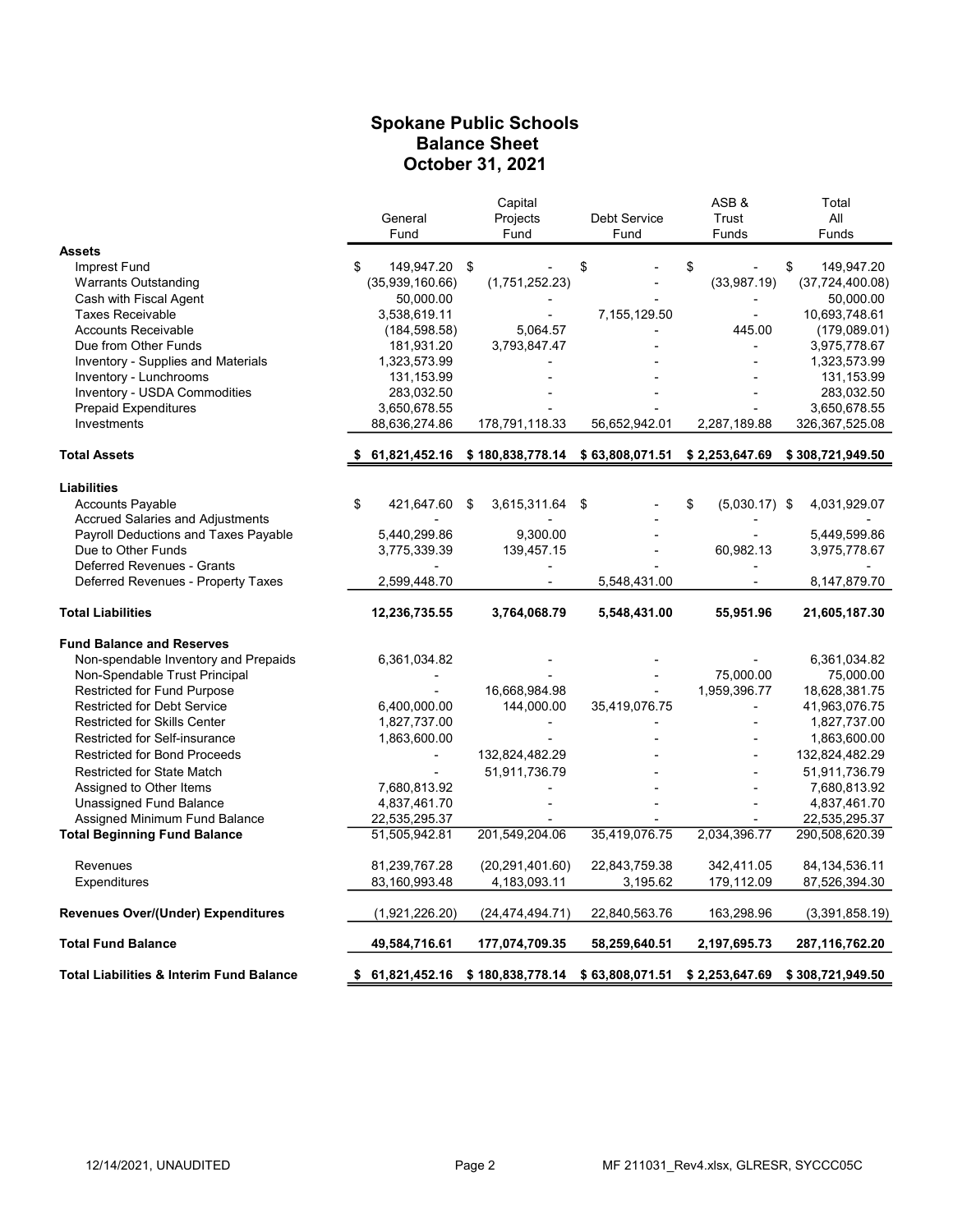#### Spokane Public Schools Statement of Revenues, Expenditures and Fund Balance October 31, 2021

|                                                   |                  | Capital           |                     | ASB&           | Total               |
|---------------------------------------------------|------------------|-------------------|---------------------|----------------|---------------------|
|                                                   | General          | Projects          | Debt Service        | Trust          | All                 |
|                                                   | Fund             | Fund              | Fund                | Funds          | Funds               |
| <b>Revenues</b>                                   |                  |                   |                     |                |                     |
| <b>Local Taxes</b>                                | \$13,119,252.21  | \$                | $$22,508,530.60$ \$ |                | 35,627,782.81<br>\$ |
| Local Non-Tax                                     | 1,403,246.37     | 228,916.02        | 40.253.44           | 342,411.05     | 2,014,826.88        |
| State Funds - General                             | 48, 144, 737. 79 |                   |                     |                | 48, 144, 737. 79    |
| State Funds - Special                             | 15,413,527.70    | (20, 382, 317.62) |                     |                | (4,968,789.92)      |
| <b>Federal Funds</b>                              | 2,565,546.62     | (138,000.00)      | 294,975.34          |                | 2,722,521.96        |
| <b>Other School Districts</b>                     | 28,380.18        |                   |                     |                | 28,380.18           |
| Other Agencies/Associations                       | 564,804.54       |                   |                     |                | 564,804.54          |
| <b>Other Financing Sources</b>                    | 271.87           |                   |                     |                | 271.87              |
| <b>Total Revenues and Other Financing Sources</b> | 81,239,767.28    | (20, 291, 401.60) | 22,843,759.38       | 342,411.05     | 84, 134, 536. 11    |
| <b>Expenditures</b>                               |                  |                   |                     |                |                     |
| <b>Basic Instruction</b>                          | 46,433,701.43    |                   |                     |                | 46,433,701.43       |
| <b>Federal Special Purpose</b>                    | 3,818,057.06     |                   |                     |                | 3,818,057.06        |
| Special Education                                 | 10,803,668.72    |                   |                     |                | 10,803,668.72       |
| Pro-Tech Education                                | 2,204,440.08     |                   |                     |                | 2,204,440.08        |
| <b>Skills Center</b>                              | 568,348.07       |                   |                     |                | 568,348.07          |
| <b>Compensatory Education</b>                     | 5,862,327.37     |                   |                     |                | 5,862,327.37        |
| Other Instructional Programs                      | 407,226.68       |                   |                     |                | 407,226.68          |
| <b>Community Services</b>                         | 1,644,521.41     |                   |                     |                | 1,644,521.41        |
| <b>Support Services</b>                           | 11,418,702.66    |                   |                     |                | 11,418,702.66       |
| <b>Other Expenditures</b>                         |                  | 4,183,093.11      | 3,195.62            | 179,112.09     | 4,365,400.82        |
| <b>Total Expenditures</b>                         | 83,160,993.48    | 4,183,093.11      | 3,195.62            | 179,112.09     | 87,526,394.30       |
| <b>Total Beginning Fund Balance</b>               | 51,505,942.81    | 201,549,204.06    | 35,419,076.75       | 2,034,396.77   | 290,508,620.39      |
| <b>Excess Revenues/Other Financing Sources</b>    |                  |                   |                     |                |                     |
| <b>Over/under Expenditures and Other Uses</b>     | (1,921,226.20)   | (24, 474, 494.71) | 22,840,563.76       | 163,298.96     | (3,391,858.19)      |
| <b>Ending Interim Fund Balance</b>                | \$49,584,716.61  | \$177,074,709.35  | \$58,259,640.51     | \$2,197,695.73 | \$287,116,762.20    |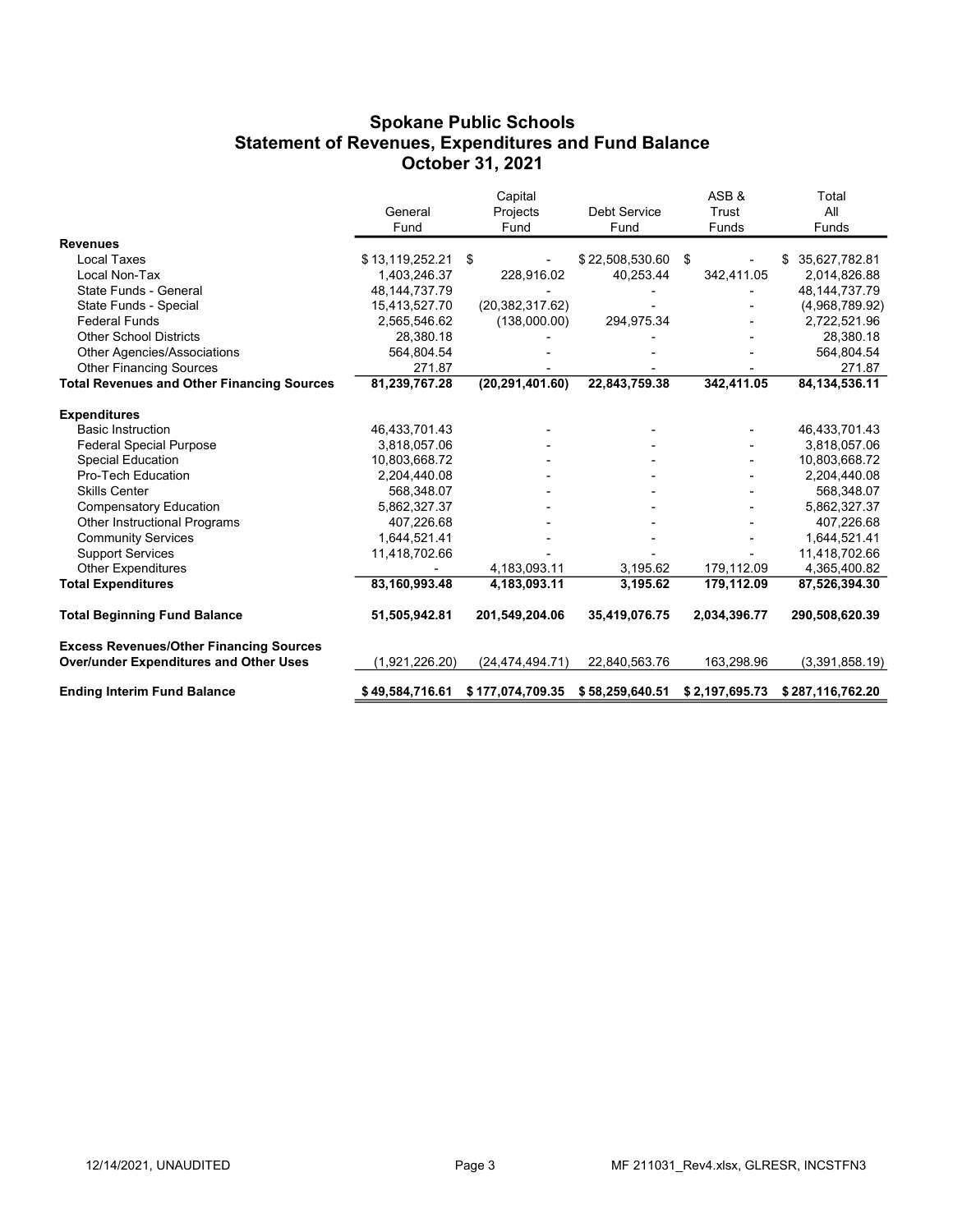#### Spokane Public Schools General Fund Revenues and Other Financing Sources October 31, 2021 Budget Status Report

|                                                   | Revised<br><b>Budget</b> |   | Actual<br>For<br>Month   | Actual<br>For<br>Year         | Balance             | %                        |
|---------------------------------------------------|--------------------------|---|--------------------------|-------------------------------|---------------------|--------------------------|
| 1100 Local Property Taxes                         | 52,575,740.00 \$         |   | 12,180,081.80            | \$13,119,252.21               | 39,456,487.79<br>\$ | 25.0                     |
| 1000 Total Local Taxes                            | 52,575,740.00            |   | 12,180,081.80            | 13,119,252.21                 | 39,456,487.79       | 25.0                     |
| 2100 Tuitions and Fees, Unassigned                | 2,975,800.00             |   | 297,779.73               | 535,616.68                    | 2,440,183.32        | 18.0                     |
| 2200 Sale of Goods, Supplies and Services         | 8,596,911.00             |   | 604,410.03               | 699,177.69                    | 7,897,733.31        | 8.1                      |
| 2300 Investment Earnings                          | 427,550.00               |   | 27,701.82                | 60,386.09                     | 367,163.91          | 14.1                     |
| 2500 Gifts and Donations                          | 395,184.00               |   | 13,068.37                | 65,311.16                     | 329,872.84          | 16.5                     |
| 2600 Fines and Damages                            | 47,383.00                |   | 1,495.13                 | 6,254.68                      | 41,128.32           | 13.2                     |
| 2700 Rentals                                      | 639,516.00               |   | 11,102.71                | 16,411.16                     | 623,104.84          | 2.6                      |
| 2800 Insurance Recoveries                         | 2,012.00                 |   | $\overline{\phantom{a}}$ |                               | 2,012.00            | $\overline{\phantom{a}}$ |
| 2900 Local Nontax, Unassigned                     | 270,211.00               |   | 18,589.49                | 20,088.91                     | 250,122.09          | 7.4                      |
| 2000 Total Local Nontax                           | 13,354,567.00            |   | 974,147.28               | 1,403,246.37                  | 11,951,320.63       | 10.5                     |
| 3100 Apportionment                                | 272,764,154.00           |   | 21,823,653.85            | 47,118,722.95                 | 225,645,431.05      | 17.3                     |
| 3300 Local Effort Assistance                      | 9,145,073.00             |   | 1,026,014.84             | 1,026,014.84                  | 8,119,058.16        | 11.2                     |
| 3000 Total State, General Purpose                 | 281,909,227.00           |   | 22,849,668.69            | 48,144,737.79                 | 233,764,489.21      | 17.1                     |
| 4100 Special Purpose, Unassigned                  | 82,446,369.00            |   | 5,864,246.37             | 14,422,267.61                 | 68,024,101.39       | 17.5                     |
| 4300 Other State Agencies, Unassigned             | 4,506,992.00             |   | 603,093.75               | 991,260.09                    | 3,515,731.91        | 22.0                     |
| 4000 Total State, Special Purpose                 | 86,953,361.00            |   | 6,467,340.12             | 15,413,527.70                 | 71,539,833.30       | 17.7                     |
| 6100 Special Purpose, OSPI, Unassigned            | 82,082,926.00            |   | (3,901,845.60)           | (2, 143, 675.12)              | 84,226,601.12       | (2.6)                    |
| 6200 Direct Special Purpose Grants                | 286,970.00               |   | 26,411.63                |                               | 286,970.00          |                          |
| 6300 Fed Other Agency Grants                      | 5,723,387.00             |   | 199,719.73               | 240,420.37                    | 5,482,966.63        | 4.2                      |
| 6900 Federal Noncash Items                        | 1,083,131.00             |   | 124,546.60               | 181,451.13                    | 901,679.87          | 16.8                     |
| 6000 Total Federal, Special Purpose               | 89,176,414.00            |   | (3,551,167.64)           | (1,721,803.62)                | 90,898,217.62       | (1.9)                    |
| 7100 Other School District Program Participation  | 1,295,247.00             |   |                          | 28,380.18                     | 1,266,866.82        | 2.2                      |
| 7300 Nonhigh Participation                        | 6,665.00                 |   |                          |                               | 6,665.00            | $\blacksquare$           |
| 7000 Total Revenues, Other School Districts       | 1,301,912.00             |   |                          | 28,380.18                     | 1,273,531.82        | 2.2                      |
| 8100 Other Agency & Association Grants            | 1,032,926.00             |   | (2,000.00)               | 564,804.54                    | 468,121.46          | 54.7                     |
| 8000 Total Revenue, Other Agencies/Associations   | 1,032,926.00             |   | (2,000.00)               | 564,804.54                    | 468,121.46          | 54.7                     |
| 9300 Sale of Equipment                            | 30,180.00                |   | 271.87                   | 271.87                        | 29,908.13           | 0.9                      |
| 9000 Total Other Financing Sources                | 30,180.00                |   | 271.87                   | 271.87                        | 29,908.13           | 0.9                      |
| <b>Total Revenues and Other Financing Sources</b> | \$526,334,327.00         | S |                          | 38,918,342.12 \$76,952,417.04 | \$449,381,909.96    | 14.6                     |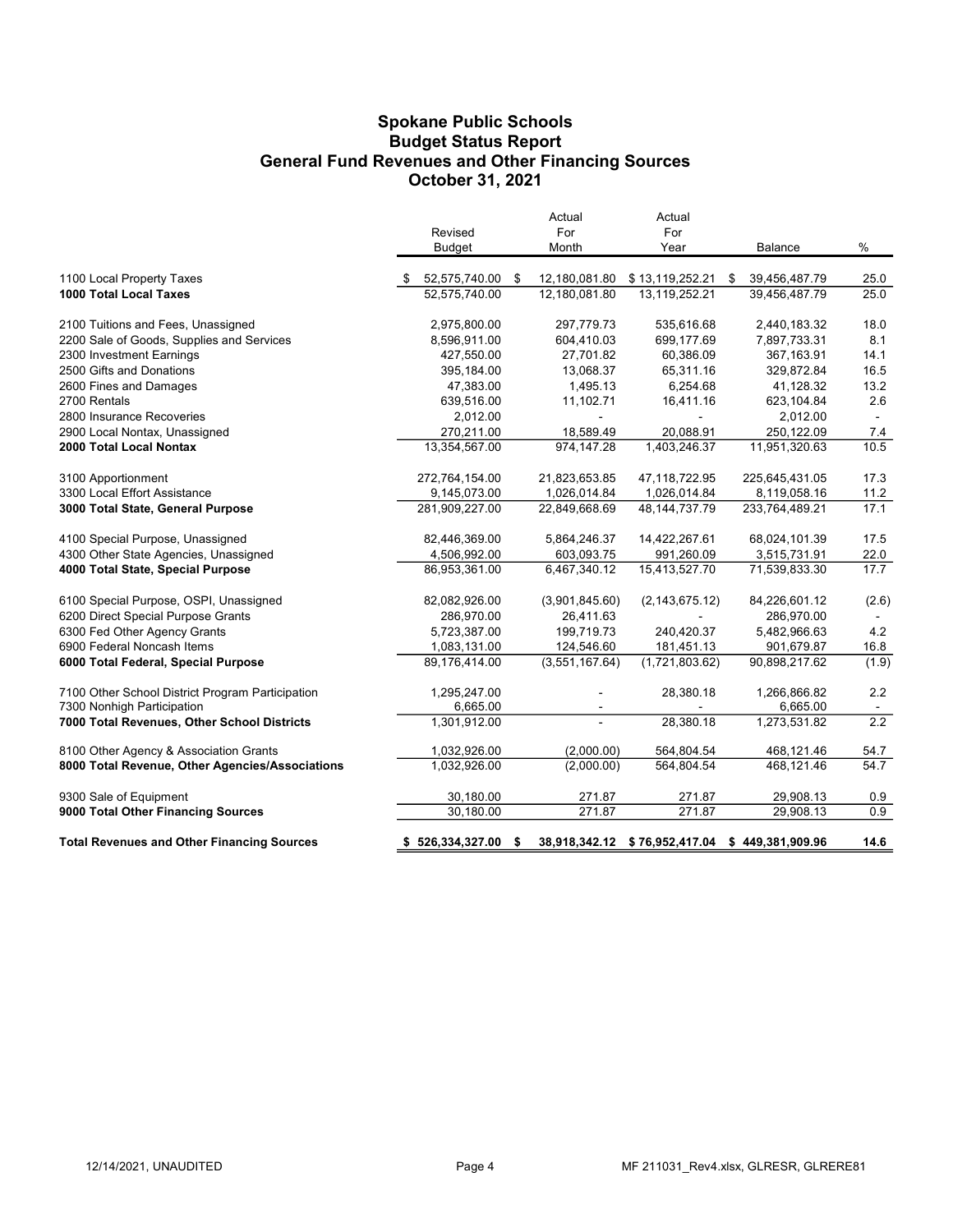#### Budget Status Report General Fund Expenditures by Program Spokane Public Schools October 31, 2021

|                                     |                  | Actual          | Actual                                          |                |                  |                |
|-------------------------------------|------------------|-----------------|-------------------------------------------------|----------------|------------------|----------------|
|                                     | Revised          | For             | For                                             |                |                  |                |
| Program                             | Budget           | Month           | Year                                            | Encumb.        | Balance          | $\%$           |
| 01 Basic Education                  | \$250,541,313.00 | \$23,057,608.51 | \$44,381,940.70                                 | \$7,185,154.41 | \$198,974,217.89 | 20.6           |
| 02 Alternative Learning Experience  | 10,038,856.00    | 1,234,892.94    | 2,051,760.73                                    | 51,812.68      | 7,935,282.59     | 21.0           |
| 03 Open Doors Program               | 726,259.00       | $\sim$          |                                                 | 1,915,911.29   | (1, 189, 652.29) | 263.8          |
| 01 Total                            | 261,306,428.00   | 24,292,501.45   | 46,433,701.43                                   | 9,152,878.38   | 205,719,848.19   | 21.3           |
| 12 Fed Stimulus, School Improvement | 20,163,049.00    | 695,089.72      | 1,102,398.72                                    | 1,213,773.23   | 17,846,877.05    | 11.5           |
| 13 State Fiscal Stabilization Funds | 6,920,774.00     | 159,670.47      | 348,647.41                                      | $\blacksquare$ | 6,572,126.59     | 5.04           |
| 14 Federal Stimulus, IDEA           | 14,245,576.00    | 1,197,540.12    | 2,367,010.93                                    |                | 11,878,565.07    | 16.6           |
| 19 Federal Stimulus, Other Monies   | 351,870.00       | $\sim$          |                                                 |                | 351,870.00       | $\sim$         |
| 10 Total                            | 41,681,269.00    | 2,052,300.31    | 3,818,057.06                                    | 1,213,773.23   | 36,649,438.71    | 12.07          |
| 21 Special Ed, Basic, State         | 60,825,257.00    | 4,741,097.35    | 9,446,743.64                                    | 2,946,565.60   | 48,431,947.76    | 20.4           |
| 23 Special Ed, ARP, Federal         | 1,611,643.00     | 141,051.65      | 279,713.83                                      | $\blacksquare$ | 1,331,929.17     | 17.4           |
| 24 Special Ed, Supp, Federal        | 6,333,938.00     | 543,045.80      | 1,077,211.25                                    |                | 5,256,726.75     | 17.0           |
| 20 Total                            | 68,770,838.00    | 5,425,194.80    | 10,803,668.72                                   | 2,946,565.60   | 55,020,603.68    | 20.0           |
| 31 CTE, Basic, State                | 10,483,099.00    | 916,646.31      | 1,835,009.00                                    | 115,690.87     | 8,532,399.13     | 18.6           |
| 34 CTE, MS Basic, State             | 2,136,648.00     | 187, 158.77     | 332,230.67                                      | 104,183.16     | 1,700,234.17     | 20.4           |
| 38 CTE, Federal                     | 240,680.00       | 19,568.81       | 36,784.41                                       | 67,357.35      | 136,538.24       | 43.3           |
| 39 CTE, Other Categories            | 10,060.00        | 240.00          | 416.00                                          | $\sim$         | 9,644.00         | 4.1            |
| 30 Total                            | 12,870,487.00    | 1,123,613.89    | 2,204,440.08                                    | 287,231.38     | 10,378,815.54    | 19.4           |
| 45 Skills Center, Basic, State      | 4,328,237.00     | 296,393.01      | 568,348.07                                      | 108,983.55     | 3,650,905.38     | 15.7           |
| 46 Skills Center, Federal           | 67,231.00        |                 |                                                 | $\blacksquare$ | 67,231.00        | $\sim$         |
| 47 Skill Center, Facility Upgrades  | 60,600.00        |                 |                                                 |                | 60,600.00        |                |
| 40 Total                            | 4,456,068.00     | 296,393.01      | 568,348.07                                      | 108,983.55     | 3,778,736.38     | 15.2           |
| 51 Disadvantaged, Federal           | 12,572,385.00    | 953,179.28      | 1,932,081.52                                    | 44,230.44      | 10,596,073.04    | 15.7           |
| 52 School Improvement, Federal      | 1,882,783.00     | 132,922.69      | 240,378.95                                      | 34,741.63      | 1,607,662.42     | 14.6           |
| 55 Learning Assistance, State       | 16,594,603.00    | 1,233,792.97    | 2,495,867.62                                    | 80,494.00      | 14,018,241.38    | 15.5           |
| 58 Special and Pilot Programs       | 5,125,100.00     | 19,255.50       | 56,736.16                                       | 36,508.34      | 5,031,855.50     | 1.8            |
| 50 Total                            | 36,174,871.00    | 2,339,150.44    | 4,725,064.25                                    | 195,974.41     | 31,253,832.34    | 13.6           |
| 64 Language Enhancement Program     | 286,269.00       | 19,202.62       | 31,313.82                                       | 4,250.00       | 250,705.18       | 12.4           |
| 65 English Language Learners, State | 6,749,902.00     | 504,019.77      | 1,038,819.94                                    | 84,506.11      | 5,626,575.95     | 16.6           |
| 68 Indian Ed, Federal DOE           | 236,825.00       | 14,539.25       | 27,018.54                                       | $\sim$         | 209,806.46       | 11.4           |
| 69 Compensatory, Other              | 866,600.00       | 23,937.70       | 40,110.82                                       | 11,048.00      | 815,441.18       | 5.9            |
| 60 Total                            | 8,139,596.00     | 561,699.34      | 1,137,263.12                                    | 99,804.11      | 6,902,528.77     | 15.2           |
| 73 Summer School                    | 263,015.00       | 8.05            | (609.96)                                        |                | 263,624.96       | (0.2)          |
| 74 Highly Capable                   | 1,903,004.00     | 156,830.96      | 309,882.37                                      | 1,793.55       | 1,591,328.08     | 16.4           |
| 79 Instructional Programs, Other    | 2,361,954.00     | 44,765.31       | 97,954.27                                       | 18,300.78      | 2,245,698.95     | 4.9            |
| 70 Total                            | 4,527,973.00     | 201,604.32      | 407,226.68                                      | 20,094.33      | 4,100,651.99     | 9.4            |
| 86 Community Schools                | 8,018.00         |                 |                                                 |                | 8,018.00         | $\blacksquare$ |
| 88 Childcare Programs               | 6,677,210.00     | 417,706.80      | 827,829.93                                      | 73,715.17      | 5,775,664.90     | 13.5           |
| 89 Other Community Services         | 6,974,586.00     | 379,038.26      | 816,691.48                                      | 60,499.72      | 6,097,394.80     | 12.6           |
| 80 Total                            | 13,659,814.00    | 796,745.06      | 1,644,521.41                                    | 134,214.89     | 11,881,077.70    | 13.0           |
| 97 District Wide Support            | 52,351,718.00    | 4,019,798.65    | 8,662,245.19                                    | 4,604,617.34   | 39,084,855.47    | 25.3           |
| 98 Nutrition Services               | 15,418,141.00    | 1,415,426.10    | 2,547,755.26                                    | 7,013,593.32   | 5,856,792.42     | 62.0           |
| 99 Transportation                   | 14,531,036.00    | 130,578.56      | 208,702.21                                      | 19,681,046.80  | (5,358,713.01)   | 136.9          |
| 90 Total                            | 82,300,895.00    | 5,565,803.31    | 11,418,702.66                                   | 31,299,257.46  | 39,582,934.88    | 51.9           |
| <b>Total Program Expenditures</b>   | \$533,888,239.00 |                 | \$42,655,005.93 \$83,160,993.48 \$45,458,777.34 |                | \$405,268,468.18 | 24.1           |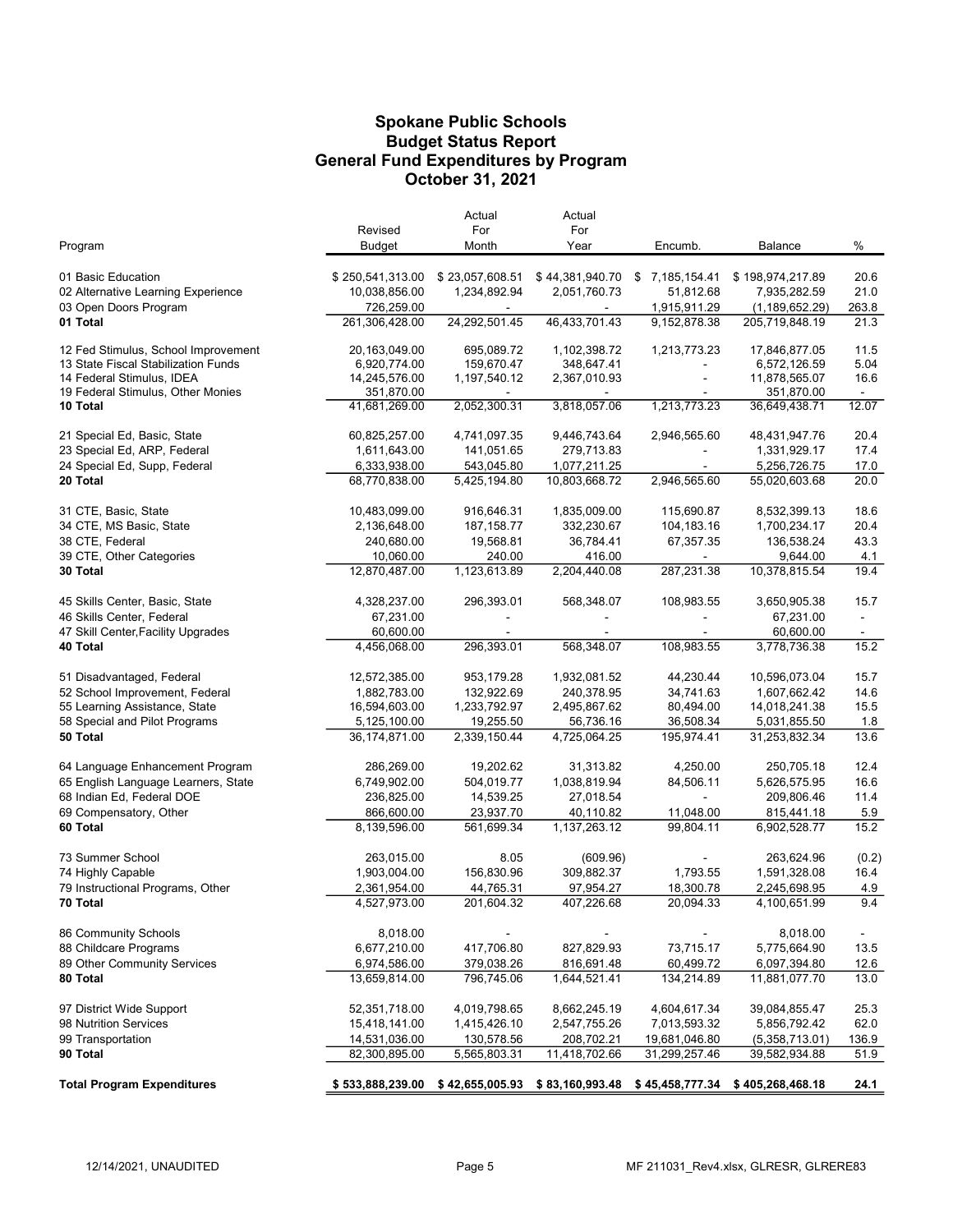#### Spokane Public Schools General Fund Expenditures by Activity October 31, 2021 Budget Status Report

| Activity                                   | Revised<br><b>Budget</b> | Actual<br>For<br>Month |     | Actual<br>For<br>Year |   | Encumb.       |               | Balance        | %       |
|--------------------------------------------|--------------------------|------------------------|-----|-----------------------|---|---------------|---------------|----------------|---------|
| 11 Board of Directors                      | \$<br>1,773,396.00 \$    | 87,948.99              | -\$ | 95,411.30 \$          |   | 550,716.47 \$ |               | 1,127,268.23   | 36.4    |
| 12 Superintendent's Office                 | 638,170.00               | 60,400.29              |     | 98,669.05             |   |               |               | 539,500.95     | 15.5    |
| 13 Business Office                         | 3,427,530.00             | 239,703.80             |     | 457,654.71            |   | 65,977.67     |               | 2,903,897.62   | 15.3    |
| 14 Human Resources                         | 4,458,015.00             | 259,832.92             |     | 714,457.78            |   | 165,109.19    |               | 3,578,448.03   | 19.7    |
| 15 Public Relations                        | 884,338.00               | 43,482.98              |     | 93,526.92             |   | 75,494.77     |               | 715,316.31     | 19.1    |
| 21 Supervision                             | 9,797,733.00             | 709,456.68             |     | 1,417,856.26          |   | 60,712.80     |               | 8,319,163.94   | 15.1    |
| 22 Learning Resources                      | 5,324,480.00             | 86,267.28              |     | 169,726.36            |   | 50,012.57     |               | 5,104,741.07   | 4.1     |
| 23 Principal's Office                      | 28,334,026.00            | 2,324,645.07           |     | 4,662,167.68          |   | 20,928.28     |               | 23,650,930.04  | 16.5    |
| 24 Guidance and Counseling                 | 17,476,479.00            | 1,491,309.95           |     | 3,013,523.27          |   | 433.779.62    |               | 14,029,176.11  | 19.7    |
| 25 Pupil Management and Safety             | 2,562,350.00             | 179,306.42             |     | 303,813.42            |   |               |               | 2,258,536.58   | 11.9    |
| 26 Health and Related Services             | 18,918,805.00            | 1,468,288.94           |     | 2,958,075.79          |   | 576,434.93    |               | 15,384,294.28  | 18.7    |
| 27 Teaching                                | 311,176,862.00           | 23,914,611.45          |     | 47,543,859.34         |   | 10,133,925.86 |               | 253,499,076.80 | 18.5    |
| 28 Extra Curricular                        | 8,104,097.00             | 676.989.66             |     | 1,198,510.70          |   | 434.523.56    |               | 6,471,062.74   | 20.2    |
| 31 Instructional Professional Developement | 18,514,150.00            | 1.039.973.26           |     | 1,811,391.06          |   | 301.008.98    |               | 16,401,749.96  | 11.4    |
| 32 Instructional Technology                | 12,360,293.00            | 3,360,123.23           |     | 5,232,264.58          |   | 1,656,043.14  |               | 5,471,985.28   | 55.7    |
| 33 Curriculum                              | 6,249,061.00             | 1,097,882.36           |     | 1,844,163.63          |   | 400,553.09    |               | 4,004,344.28   | 35.9    |
| 34 State Prof Development                  | 3,672,673.00             | 281,596.73             |     | 559,471.35            |   |               |               | 3,113,201.65   | 15.2    |
| 41 Nutrition Services Supervision          | 1,125,233.00             | 90.894.67              |     | 188.231.75            |   | 895.60        |               | 936,105.65     | 16.8    |
| 42 Food                                    | 6,239,925.00             | 695,802.53             |     | 1,153,448.94          |   | 5,812,222.63  |               | (725, 746.57)  | 111.6   |
| 44 Operations                              | 8,840,975.00             | 637,974.87             |     | 1,223,206.54          |   | 1,200,475.09  |               | 6,417,293.37   | 27.4    |
| 49 Food Services Transfers                 | (787, 992.00)            | (9,245.97)             |     | (17, 131.97)          |   |               |               | (770, 860.03)  | 2.2     |
| 51 Transportation Supervision              | 387,962.00               | 38.417.57              |     | 72,498.30             |   | 126.000.92    |               | 189,462.78     | 51.2    |
| 52 Operation of Buses                      | 12,961,395.00            | 28,497.31              |     | 37,743.09             |   | 19,555,045.88 |               | (6,631,393.97) | 151.2   |
| 61 Maintenance Supervision                 | 1,159,193.00             | 71,348.63              |     | 165,174.81            |   | 35,843.75     |               | 958.174.44     | 17.3    |
| 62 Grounds Maintenance                     | 1,051,565.00             | 46.008.80              |     | 99.522.40             |   | 15,205.31     |               | 936.837.29     | 10.9    |
| 63 Operation of Plant                      | 15,224,021.00            | 1,139,807.38           |     | 2,158,271.96          |   | 570,119.20    |               | 12,495,629.84  | 17.9    |
| 64 Maintenance of Plant and Equipment      | 8,622,430.00             | 672,007.56             |     | 1,157,782.58          |   | 492,054.32    |               | 6,972,593.10   | 19.1    |
| 65 Utilities                               | 6,677,331.00             | 399,513.34             |     | 903,140.90            |   | 265.918.15    |               | 5,508,271.95   | 17.5    |
| 67 Plant Security                          | 955,773.00               | 129,857.56             |     | 180,306.64            |   | 195,081.38    |               | 580,384.98     | 39.3    |
| 68 Insurance                               | 2,365,061.00             | 134,219.89             |     | 1,010,907.89          |   | 1,175,685.00  |               | 178,468.11     | 92.5    |
| 72 Information Systems                     | 4,656,825.00             | 599,508.59             |     | 1,241,301.03          |   | 390,541.66    |               | 3,024,982.31   | 35.0    |
| 73 Printing                                | 365,603.00               | 1.586.42               |     | 46,732.52             |   | 419,825.83    |               | (100, 955.35)  | 127.6   |
| 74 Warehousing and Distributing            | 1,002,445.00             | 70,664.93              |     | 133,422.52            |   | 21,872.17     |               | 847,150.31     | 15.5    |
| 75 District Motor Pool                     | (88, 819.00)             | 19,521.57              |     | 57,221.73             |   | 195,955.39    |               | (341, 996.12)  | (285.1) |
| 91 Public Activities                       | 9,456,855.00             | 566,800.27             |     | 1,174,668.65          |   | 60,814.13     |               | 8,221,372.22   | 13.1    |
| <b>Total All Activities</b>                | \$<br>533,888,239.00     | \$<br>42,655,005.93    | \$  | 83,160,993.48         | 5 | 45,458,777.34 | $\mathbf{\$}$ | 405,268,468.18 | 24.1    |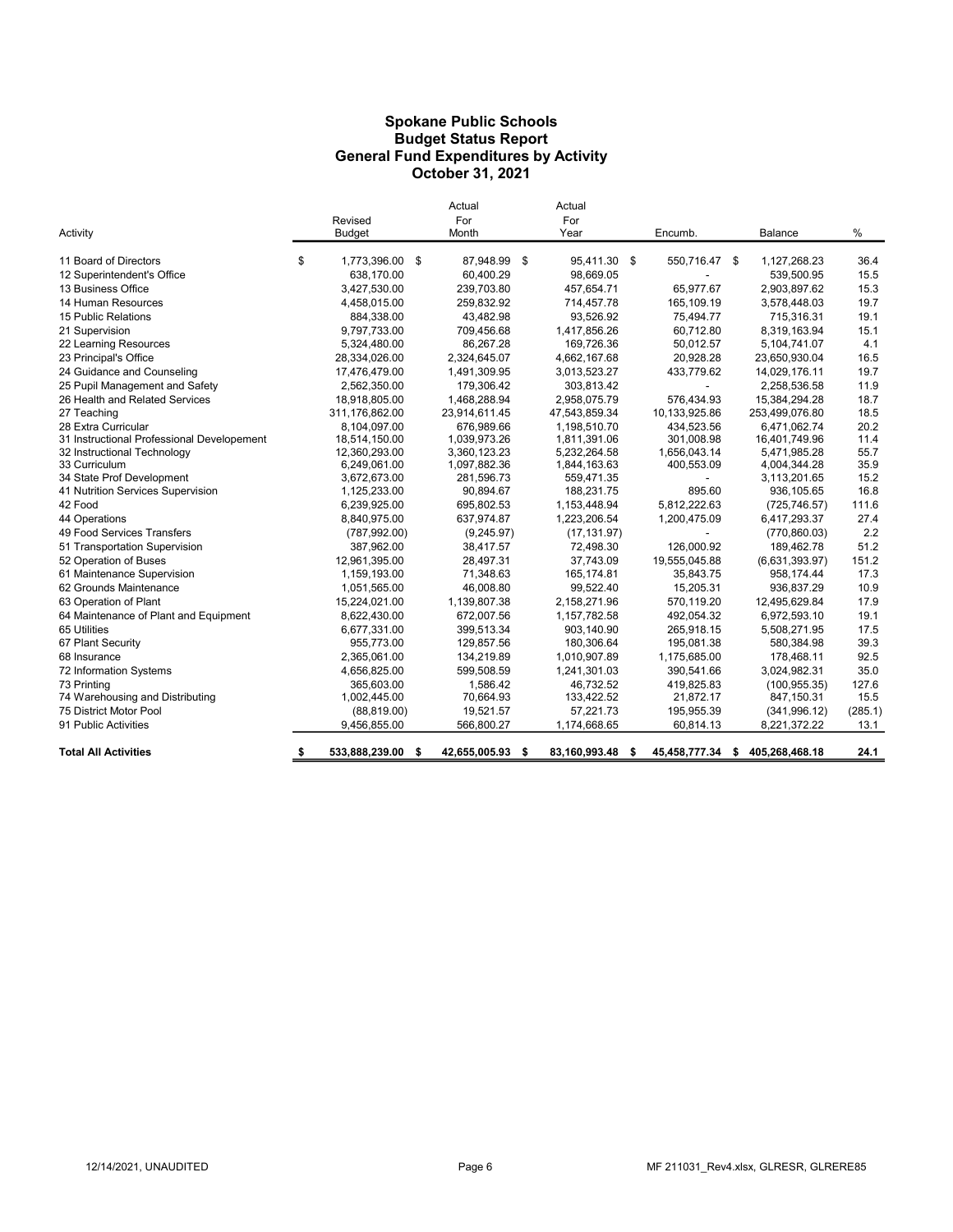#### Budget Status Report General Fund Expenditures by Object Spokane Public Schools October 31, 2021

|                              |                       | Actual        |   | Actual        |                          |                    |      |
|------------------------------|-----------------------|---------------|---|---------------|--------------------------|--------------------|------|
|                              | Revised               | For           |   | For           |                          |                    |      |
| Object                       | <b>Budget</b>         | Month         |   | Year          | Encumb.                  | <b>Balance</b>     | %    |
| 0 Debit Transfer             | \$<br>2,776,655.00 \$ | 72.936.45     | S | 83.484.35 \$  | $\blacksquare$           | \$<br>2.693.170.65 | 3.0  |
| 1 Credit Transfer            | (2,776,655.00)        | (72, 936.45)  |   | (83, 484, 35) | $\overline{\phantom{a}}$ | (2,693,170.65)     | 3.0  |
| 2 Certificated Salaries      | 247.366.213.00        | 19.966.220.63 |   | 40.020.219.05 | -                        | 207.345.993.95     | 16.2 |
| 3 Classified Salaries        | 74.711.245.00         | 5.608.177.90  |   | 11.042.400.55 | $\overline{a}$           | 63.668.844.45      | 14.8 |
| 4 Employee Benefits          | 124,085,927.00        | 9,494,563.26  |   | 18,887,289.31 |                          | 105,198,637.69     | 15.2 |
| 5 Supplies and Materials     | 42.012.638.00         | 6.071.012.19  |   | 8.763.624.05  | 9.759.404.26             | 23.489.609.69      | 44.1 |
| <b>7 Contracted Services</b> | 44.314.974.00         | 1.403.502.69  |   | 4.319.299.81  | 35.549.799.71            | 4.445.874.48       | 90.0 |
| 8 Travel                     | 691.180.00            | 10.151.36     |   | 10.151.36     | -                        | 681.028.64         | 1.5  |
| 9 Capital Outlay             | 706,062.00            | 101,377.90    |   | 118,009.35    | 149,573.37               | 438,479.28         | 37.9 |
| <b>Total All Objects</b>     | \$533,888,239.00      | 42.655.005.93 |   | 83.160.993.48 | \$45,458,777.34          | \$405,268,468.18   | 24.1 |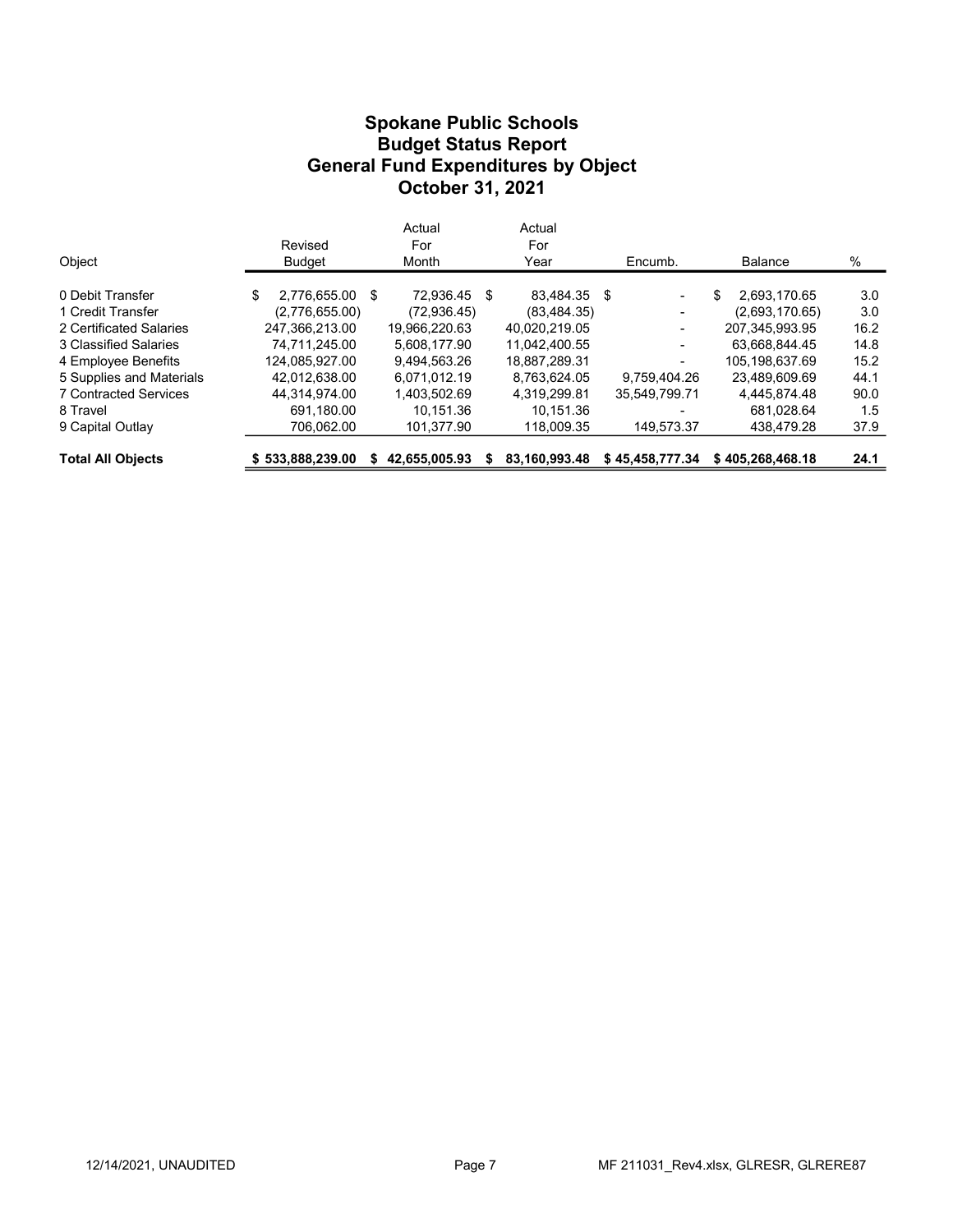



11/24/2021, UNAUDITED Page 8 211031 RevExpFBCharts\_2021-22Rev1.xlsx, REV- B v. A (YTD)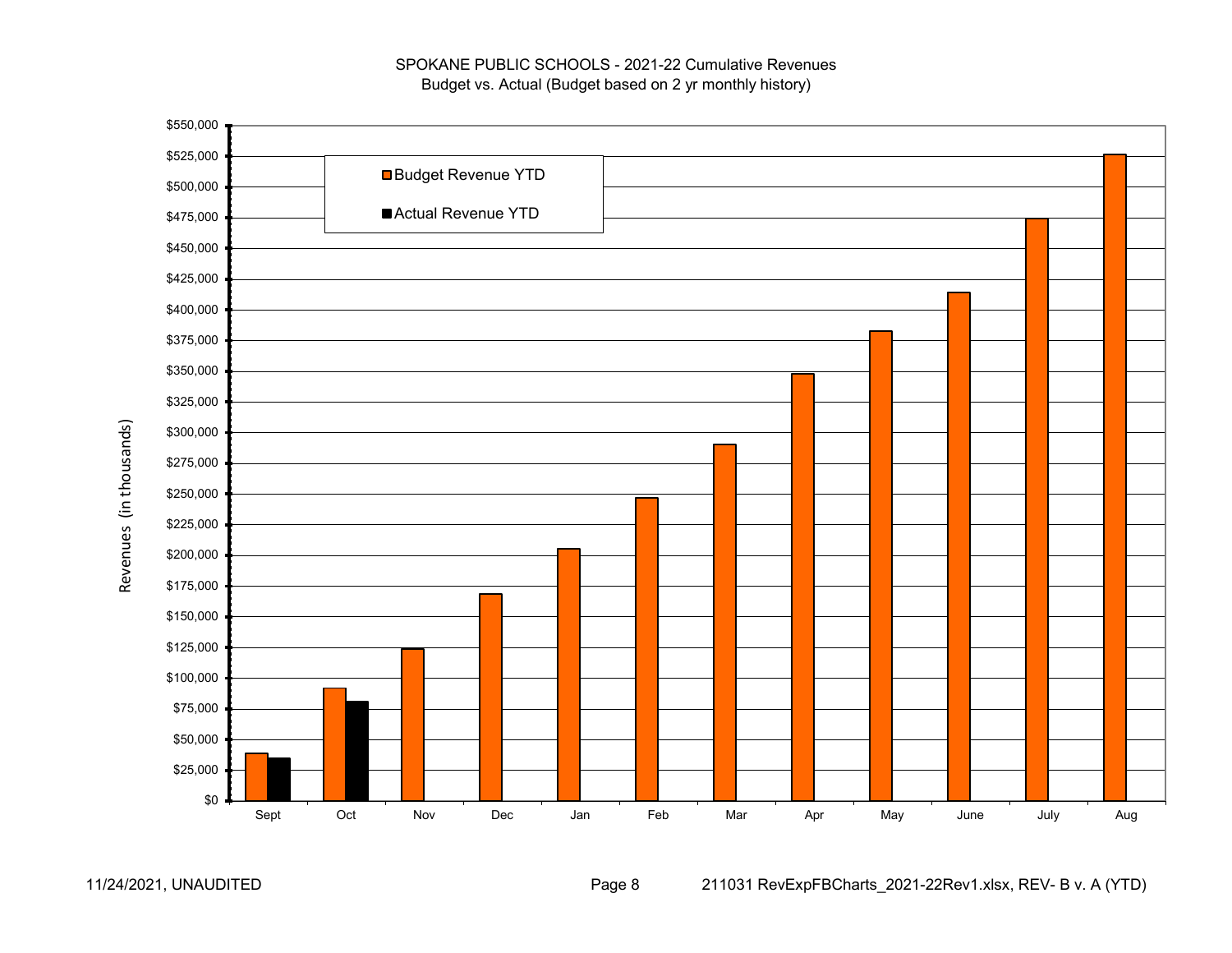

Expenditures (in thousands) Expenditures (in thousands)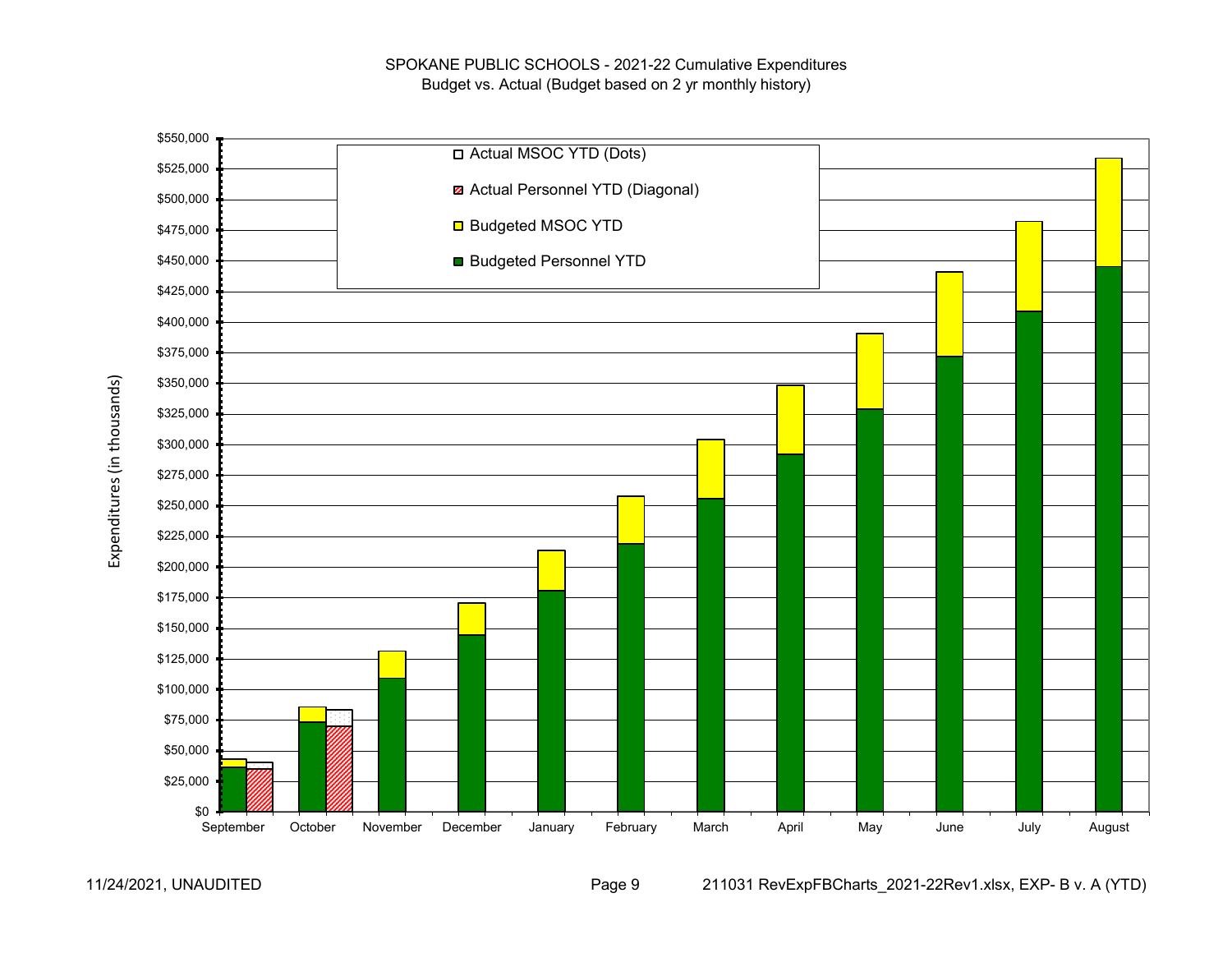

Fund Balance (in thousands) Fund Balance (in thousands)

11/24/2021, UNAUDITED Page 10 211031 RevExpFBCharts\_2021-22Rev1.xlsx, FUND BAL- B v. A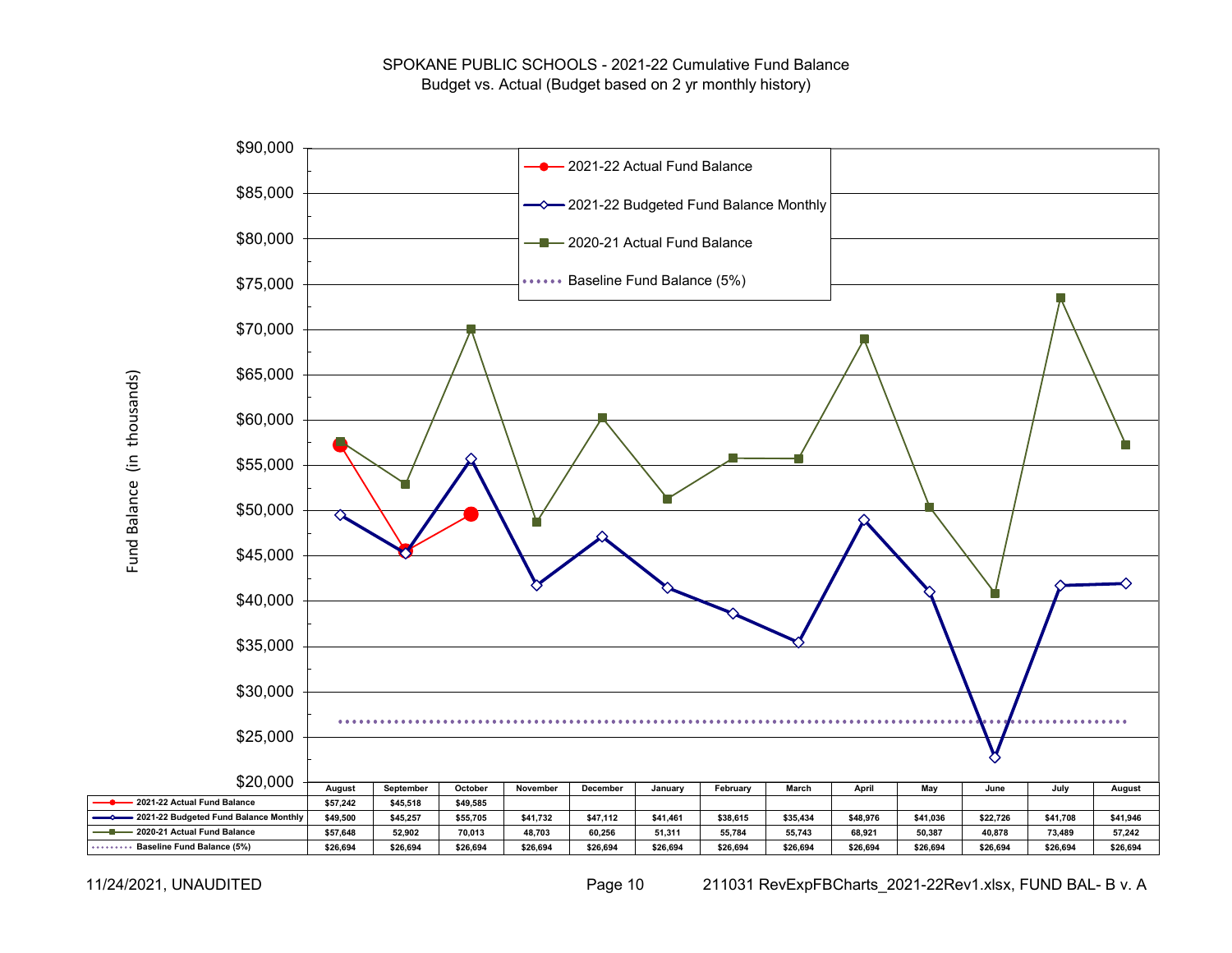## October 31, 2021 Spokane Public Schools Capital Projects Fund Budget Status Report

|                                                    | Revised            | Actual<br>For     |                |        |
|----------------------------------------------------|--------------------|-------------------|----------------|--------|
|                                                    | <b>Budget</b>      | Year              | <b>Balance</b> | %      |
| <b>Revenues and Other Financing Sources</b>        |                    |                   |                |        |
| <b>Investment Earnings</b>                         | \$<br>1,731,000.00 | 228,916.02<br>-S  | \$1,502,083.98 | 13.2   |
| <b>State Revenues</b>                              | 27,041,000.00      | (20, 382, 317.62) | 47,423,317.62  | (75.4) |
| Fed Other Agency Grants                            |                    | (138,000.00)      | 138,000.00     |        |
| <b>Total Revenues and Other Financing Sources</b>  | 28,772,000.00      | (20, 291, 401.60) | 49,063,401.60  | (70.5) |
| <b>Expenditures and Other Financing Uses</b>       |                    |                   |                |        |
| 10 Sites                                           |                    | 107,821.35        | (107, 821.35)  |        |
| 20 Buildings                                       | 151,549,000.00     | 3,763,109.63      | 147,785,890.37 | 2.5    |
| 30 Equipment                                       | 5,530,000.00       | 312,162.13        | 5,217,837.87   | 5.6    |
| <b>Total Expenditures and Other Financing Uses</b> | 157,079,000.00     | 4,183,093.11      | 152,895,906.89 | 2.7    |
| <b>Beginning Fund Balance</b>                      | 153,100,000.00     | 201,549,204.06    |                |        |
| <b>Excess Revenues Over/(Under) Expenditures</b>   | (128, 307, 000.00) | (24, 474, 494.71) |                |        |
| <b>Ending Fund Balance</b>                         | 24,793,000.00      | \$177,074,709.35  |                |        |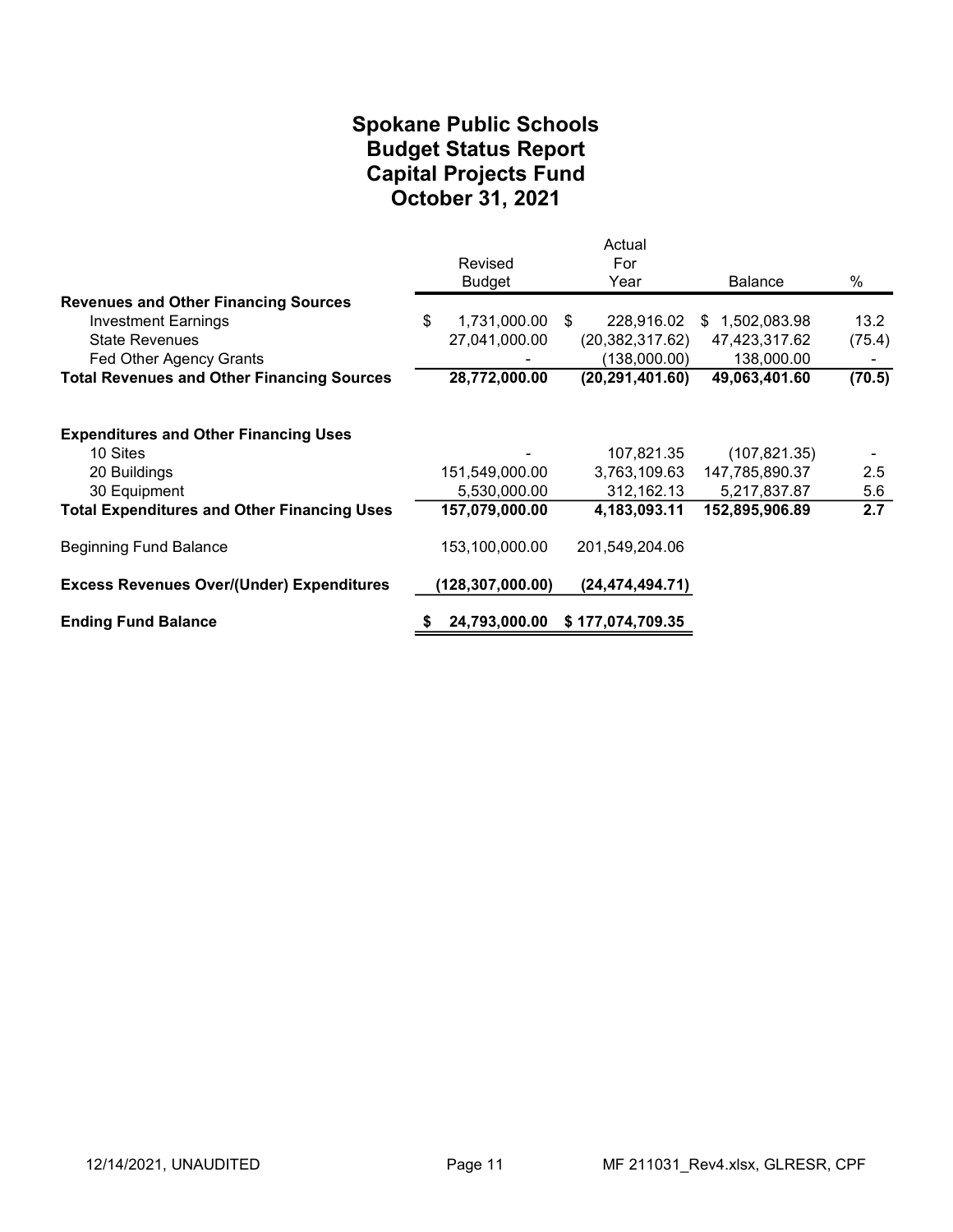### Spokane Public Schools Debt Service Fund October 31, 2021 Budget Status Report

|                                                    |                     |     | Actual<br>For    |                |      |
|----------------------------------------------------|---------------------|-----|------------------|----------------|------|
|                                                    | Budget              |     | Year             | <b>Balance</b> | $\%$ |
| <b>Revenues and Other Financing Sources</b>        |                     |     |                  |                |      |
| Local Taxes Revenue                                | \$<br>65,600,000.00 | -SS | 22,508,530.60 \$ | 43,091,469.40  | 34.3 |
| Local Nontax Revenue                               | 209,000.00          |     | 40,253.44        | 168,746.56     | 19.3 |
| <b>Federal Revenue Revenue</b>                     |                     |     | 294,975.34       | (294.975.34)   |      |
| <b>Total Revenues and Other Financing Sources</b>  | 65,809,000.00       |     | 22,843,759.38    | 42,965,240.62  | 34.7 |
| <b>Expenditures and Other Financing Uses</b>       |                     |     |                  |                |      |
| <b>Matured Bond Expenditures</b>                   | 43,900,000.00       |     |                  | 43,900,000.00  |      |
| Interest on Bonds                                  | 25,000,000.00       |     |                  | 25,000,000.00  |      |
| <b>Bond Transfer Fees</b>                          | 100,000.00          |     | 3,195.62         | 96,804.38      | 3.2  |
| <b>Total Expenditures and Other Financing Uses</b> | 69,000,000.00       |     | 3,195.62         | 68,996,804.38  |      |
| Beginning Fund Balance                             | 30,800,000.00       |     | 35,419,076.75    |                |      |
| <b>Excess Revenues Over/(Under) Expenditures</b>   | (3, 191, 000.00)    |     | 22,840,563.76    |                |      |
| <b>Ending Fund Balance</b>                         | 27,609,000.00       |     | 58,259,640.51    |                |      |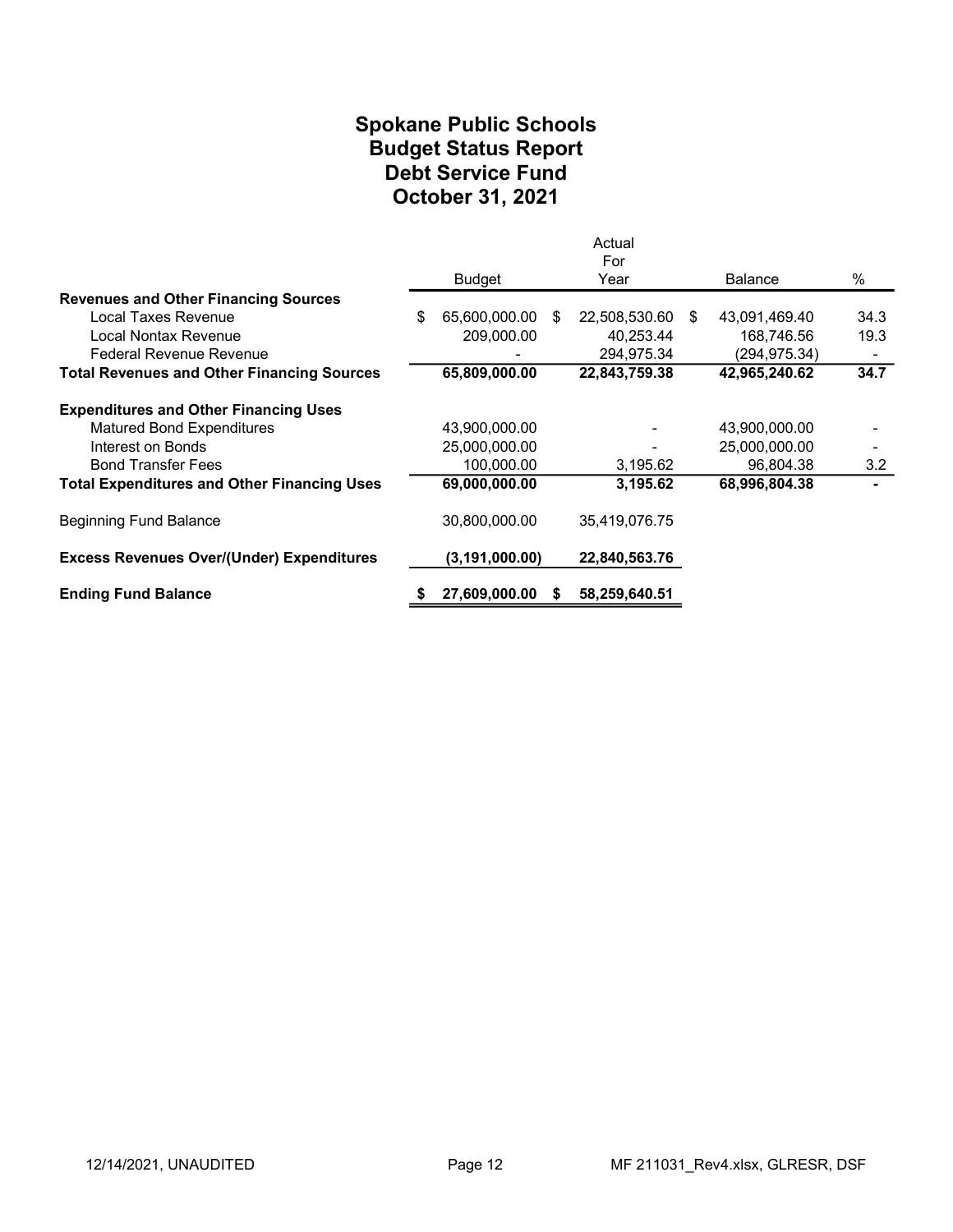# Spokane Public Schools Associated Student Body October 31, 2021 Budget Status Report

|                                                  |                  |    | Actual       |                  |      |
|--------------------------------------------------|------------------|----|--------------|------------------|------|
|                                                  |                  |    | For          |                  |      |
|                                                  | <b>Budget</b>    |    | Year         | Balance          | %    |
| <b>Revenues</b>                                  |                  |    |              |                  |      |
| 100 General ASB                                  | \$<br>575,000.00 | \$ | 90,260.25    | \$<br>484,739.75 | 15.7 |
| 200 Athletics                                    | 940,000.00       |    | 169,822.29   | 770,177.71       | 18.1 |
| 300 Classes                                      | 703,000.00       |    | 32,704.95    | 670,295.05       | 4.7  |
| 400 Clubs                                        | 280,000.00       |    | 37,660.21    | 242,339.79       | 13.5 |
| <b>Total Revenues</b>                            | 2,498,000.00     |    | 330,447.70   | 2,167,552.30     | 13.2 |
| <b>Expenditures</b>                              |                  |    |              |                  |      |
| 100 General ASB                                  | 529,000.00       |    | 43,727.84    | 485,272.16       | 8.3  |
| 200 Athletics                                    | 1,107,000.00     |    | 92,028.24    | 1,014,971.76     | 8.3  |
| 300 Classes                                      | 709,000.00       |    | 22,878.62    | 686,121.38       | 3.2  |
| 400 Clubs                                        | 238,000.00       |    | 12,117.83    | 225,882.17       | 5.1  |
| <b>Total Expenditures</b>                        | 2,583,000.00     |    | 170,752.53   | 2,412,247.47     | 6.6  |
| <b>Beginning Fund Balance</b>                    | 1,560,000.00     |    | 1,616,137.26 |                  |      |
| <b>Excess Revenues Over/(Under) Expenditures</b> | (85,000.00)      |    | 159,695.17   |                  |      |
| <b>Ending Fund Balance</b>                       | 1,475,000.00     | S. | 1,775,832.43 |                  |      |